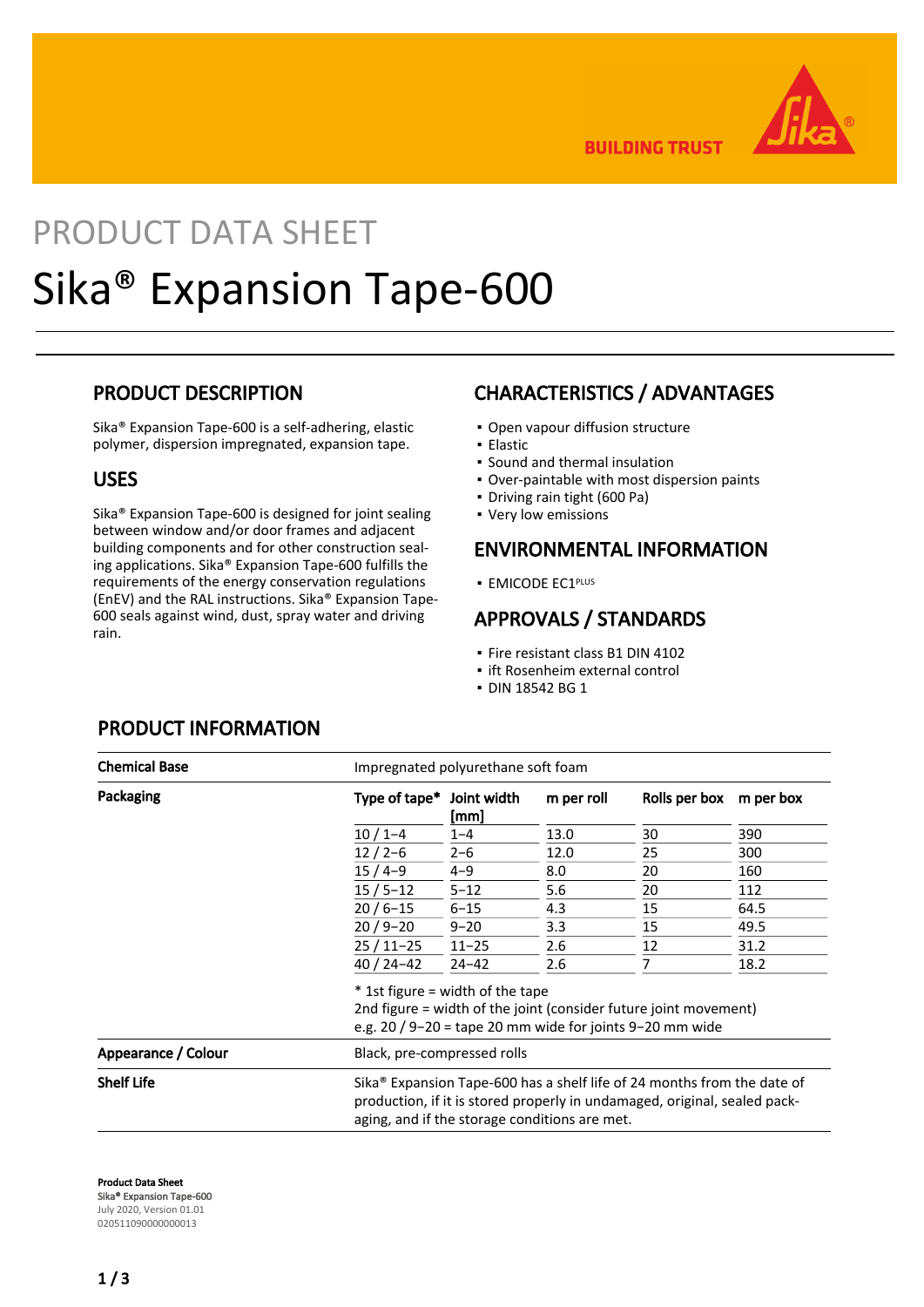Storage Conditions Sika® Expansion Tape-600 shall be stored in dry conditions, protected from direct sunlight and at temperatures between +5 °C and +25 °C.

#### TECHNICAL INFORMATION

| <b>Light and Thermal Resistance</b>                         | Requirements fulfilled                                                                  | (DIN 18542) |
|-------------------------------------------------------------|-----------------------------------------------------------------------------------------|-------------|
| Joint Permeability to Water Vapour                          | $\leq$ 1.0 m <sup>3</sup> / (h*m*(daPa) <sup>2/3</sup> ) ift Rosenheim external control | (EN 1026)   |
| Diffusion Resistance to Water Vapour                        | 100 approx. $(\mu$ -value)                                                              | (ISO 12572) |
| <b>Equivalent Air Layer Thickness for Wa-</b><br>ter Vapour | 0.5 m approx. (at 50 mm width)                                                          | (ISO 12572) |
| <b>Thermal Conductivity</b>                                 | $0.052$ W/m <sup>*</sup> K approx. (λ-value)                                            | (ISO 12667) |
| <b>SYSTEM INFORMATION</b>                                   |                                                                                         |             |

Compatibility **Compatibility** Requirements fulfilled **Compatibility** (DIN 18542)

# APPLICATION INSTRUCTIONS

#### SUBSTRATE PREPARATION

The substrate must be clean, sound and homogeneous, free from oils, grease, dust and loose or friable particles. Paint, cement laitance and other poorly adhering contaminants must be removed. Sika® Expansion Tape-600 adheres without primers and/or activators.

#### APPLICATION METHOD / TOOLS

- 1. Open the roll by pulling off the opening / closing tape. Cut the beginning of the tape using scissors so that the edge is straight.
- 2. Remove the tape's release liner and stick the end of the tape on the building component. Align the tape in a straight line. Press the tape against the building component. Avoid stretching the tape. In order to be for the tape to be tight, it should be approx. 10 mm longer than the sealing distance.
- 3. Open rolls must be rolled up quickly and tightly and then closed with the opening / closing tape in order to avoid the expansion of the tape.

The tape shall be bonded onto the frame prior to the installation of windows and/or doors.

The tape shall be installed with an expansion reserve. The tape shall be cut at the frame edges; it must not be installed all around the frame in one piece.

# LIMITATIONS

**.** High temperatures accelerate the expansion of the tape, low temperatures decelerate the expansion of the tape. Best results are achieved if the tape is installed at temperatures around +23 °C. At 23 °C Sika® Expansion Tape-600 has to be applied within 30 minutes.

# VALUE BASE

All technical data stated in this Product Data Sheet are based on laboratory tests. Actual measured data may vary due to circumstances beyond our control.

# LOCAL RESTRICTIONS

Please note that as a result of specific local regulations the performance of this product may vary from country to country. Please consult the local Product Data Sheet for the exact description of the application fields.

# ECOLOGY, HEALTH AND SAFETY

#### REGULATION (EC) NO 1907/2006 - REACH

This product is an article as defined in article 3 of regulation (EC) No 1907/2006 (REACH). It contains no substances which are intended to be released from the article under normal or reasonably foreseeable conditions of use. A safety data sheet following article 31 of the same regulation is not needed to bring the product to the market, to transport or to use it. For safe use follow the instructions given in the product data sheet. Based on our current knowledge, this product does not contain SVHC (substances of very high concern) as listed in Annex XIV of the REACH regulation or on the candidate list published by the European Chemicals Agency in concentrations above  $0,1 %$  (w/w).

**BUILDING TRUST** 

Product Data Sheet Sika® Expansion Tape-600 July 2020, Version 01.01 020511090000000013